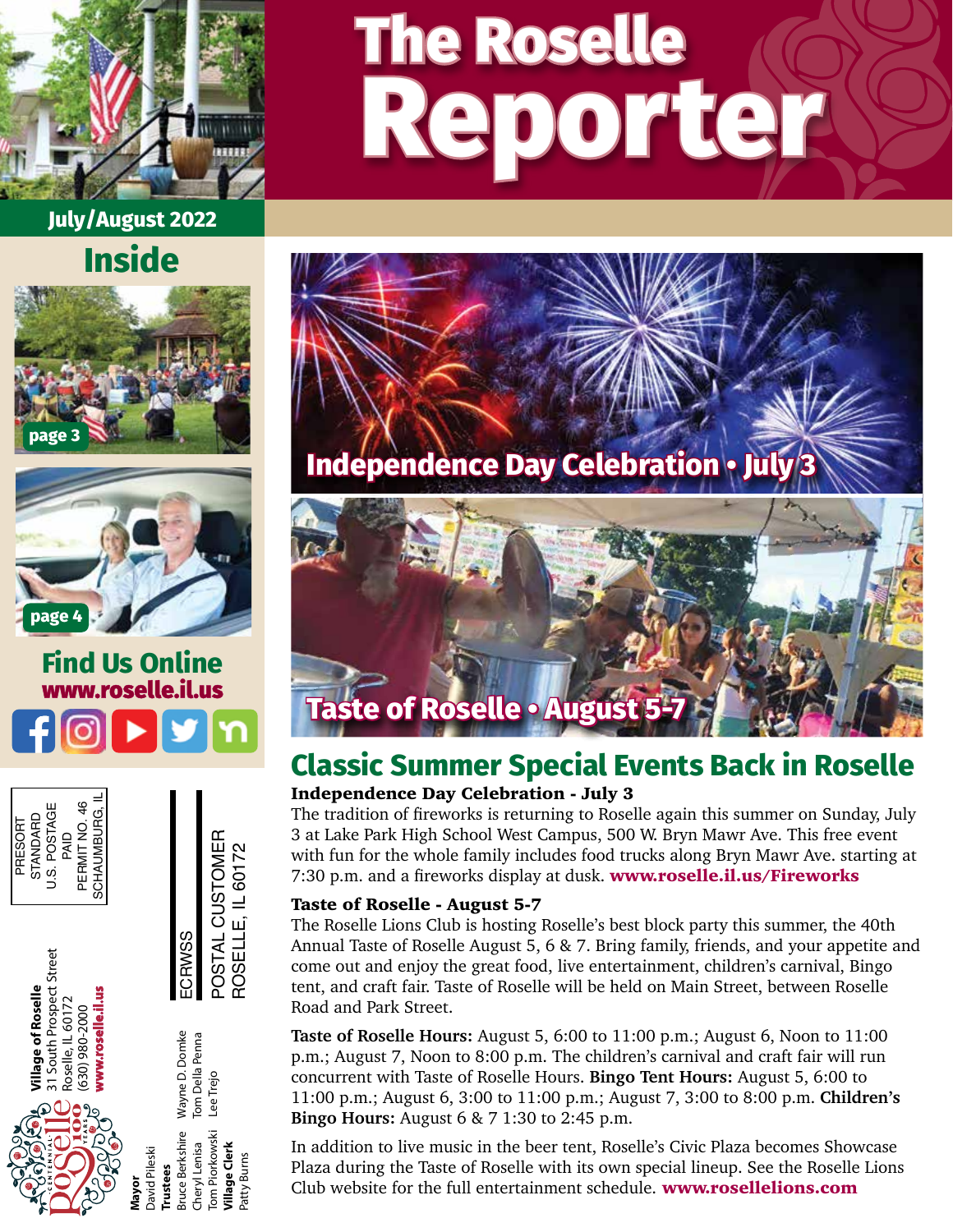

# **Mayor's Message**

The start of summer has kept the Village extremely busy, from centennial celebrations to tornado clean up.

I'm continually grateful to our Roselle residents and businesses that were out helping one another recover, including my own family. Over the course of 3 days, the Public Works Department spent 1000+ hours removing storm debris with the assistance of 14 communities. Without this assistance and specialized equipment, it would have taken us over a month to achieve what we have accomplished!

The spirit and commitment of our residents is second to none, and that dedication is launching several exciting initiatives this year. The Roselle Arts & Culture Foundation, which was founded in 2021, is currently constructing a mosaic on the wall of 8000 Miles in the heart of Main Street that will be unveiled during the Taste of Roselle. All are invited to help put together this art project that will be a gift to our community for the next century! Sign up online at **[tinyurl.com/racfm](http://tinyurl.com/racfm)** or learn more on their website **[roselleartsculture.org](http://roselleartsculture.org)**. Another group of residents founded Green Roselle, a local sustainability organization holding community pick up days, securing discounts for residents to dispose of unneeded possessions, and planning a number of volunteer activities throughout the year. Learn more on their website **[greenroselle.org](http://greenroselle.org)**.

As Mayor, I think it is important to embody the energy and generosity of our residents. Try to dunk the Mayor at the Taste this year in support of the Police and Fire Department's annual fundraiser. This year, anyone who pays to dunk me will have their donation matched by local business owner Bharat Thakkar. Looking forward to seeing to seeing you at the fireworks and all the other fantastic events, shops and places Roselle has to offer this summer!

## **Village Board Updates**

## Recent Accomplishments

- The 2022-2025 Strategic Plan was approved on June 16.
- The issuance of \$3.6 million in general obligation bonds for redevelopment projects in the Village's East Irving Park Tax Increment Finance District was authorized on June 16 as part of a total of the \$14.75 million bond sale approved on May 9.
- Johnson, Peterson, and Murray Chicago LLC was retained as special counsel for the Village on May 23.
- Modifications made to the Yard Flooding Assistance Program were approved on June 16.
- An amendment to the Zoning Ordinance to allow animal grooming as a home occupation was approved on May 23.
- A contract for municipal campus landscape and urban design services was approved on June 16 as part of a Municipal Campus Master Plan.
- An Intergovernmental Agreement between the Village and the Roselle Park District for co-hosting the Founders Day Festival on October 8, 2022, was discussed on May 23.

#### Action on Budgeted Items

• A \$219,747 contract was approved for street crack filling, bike path, and parking lot improvements. The Village partnered with Medinah Park District to solicit bids for these projects.

#### Upcoming Considerations

• The Village Board will conduct a fiscal year 2022 mid-year budget review in July.

The Village Board meets the second and fourth Mondays of the month at Village Hall at 7:00 p.m. unless otherwise noted. Agendas with instructions on submitting and making public comments, and video recordings of past meetings are available online. www.roselle.il.us/AgendaCenter

## **Help Build the Centennial Mosaic Wall Mural**



The Roselle Arts & Culture Foundation is constructing a 400 square foot wall mural in Civic Plaza at Main and Prospect Streets to commemorate the Village's centennial. Those interested in helping to build the mosaic wall can visit the foundation's website register to assist on one of the following dates: July 9, July 11, July 13, and July, 16. A ribbon cutting and dedication ceremony for the Centennial Mosaic Mural is scheduled for August 6 at 2:00 p.m. [www.roselleartsculture.org](http://roselleartsculture.org)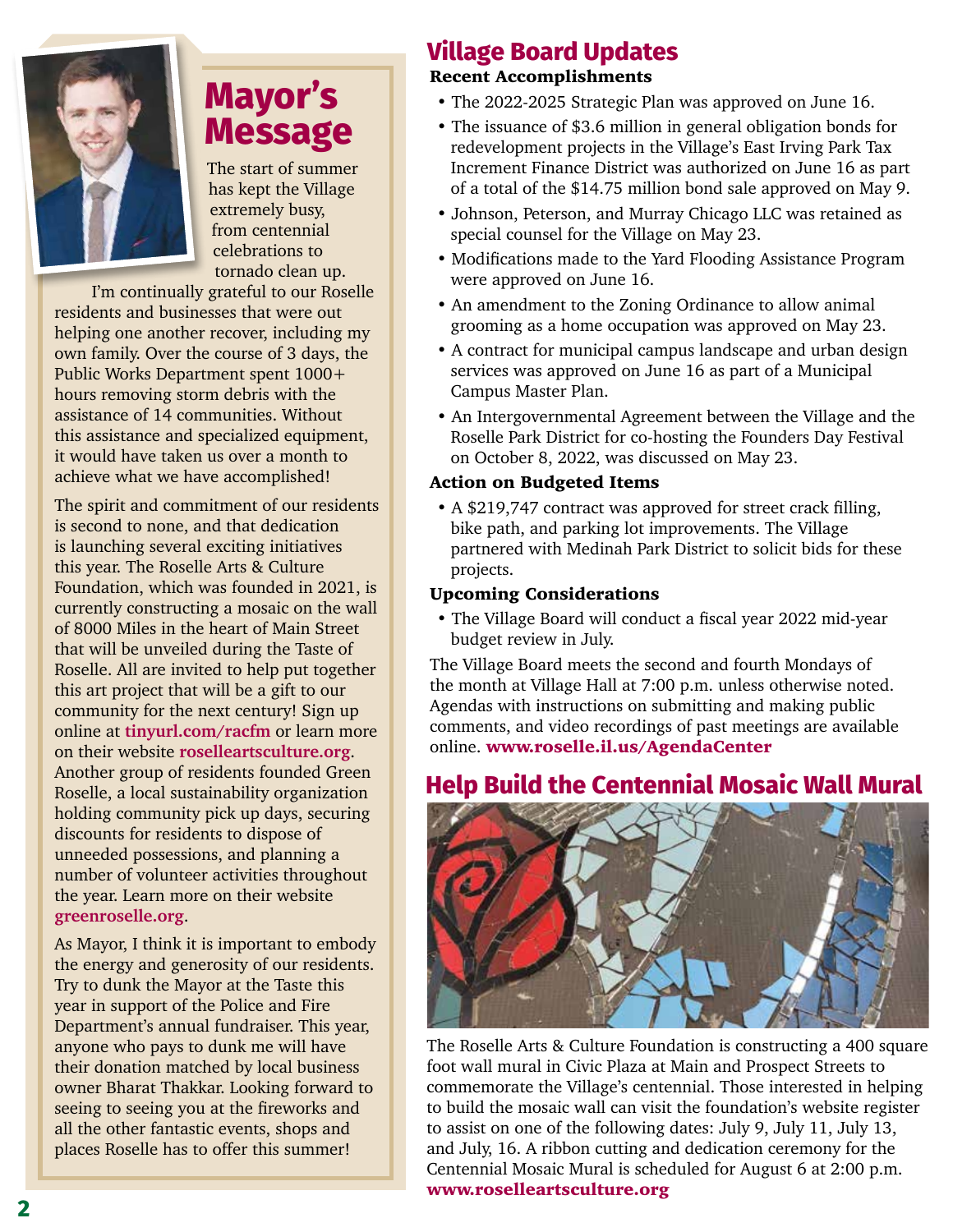## **Special Events Showcasing Centennial Theme In Roselle This Summer**

- **July 7:** Summer Concert Series, featuring Croozin' the Loop, 6:30 to 8:30 p.m. at Turner Park, 81 E Devon Ave. Food & beverages available for purchase from Brothers BBQ Truck & Sweet Ride.
- **July 9:** Roselle House and Garden Walk including a tour of six unique homes and six beautiful gardens. \$25 per person, includes one complimentary glass of wine at Lynfred Winery. Wristbands available at Village Hall starting at 9:00 a.m.
- **July 16:** Old Settlers Picnic 3:00 to 6:00 p.m. at the Roselle History Museum, 39 E. Elm St. with live music, raffles, games, pie eating contest, and more.
- **July 21:** Summer Concert Series, featuring Hello Weekend, 6:30 to 8:30 p.m. in the Civic Plaza in downtown Roselle. Food & beverages available for purchase from BBQ Bad Boy, Delish Cakes, Pollyanna Brewing Company & Lynfred Winery.

#### **• August 5:** Taste of Roselle Centennial Photo Contest –

upload photos of past Taste of Roselle events to the Taste's Facebook page @TasteofRoselle. Submitted entries will be displayed at the Taste of Roselle August 5-7, 2022.

**• August 6:** Centennial Mosaic Dedication,

Civic Plaza at Prospect Street and Main Street, 2:00 p.m. A Mosaic wall mural is being constructed by the Roselle Arts & Culture Foundation honoring the Village's 100th birthday.

- **August 13:** Friendly Ford Centennial Car Show, 333 E. Irving Park Road, starting at noon. Celebrate Roselle's 100th birthday with a Car Show, a DJ and refreshments.
- **August 23:** Main Street Progressive Dinner, including stops at Lynfred Winery, Juice &



Berry, Italian Pizza Kitchen, 8000 Miles, and Pollyanna Brewing Company with dessert from Chocolate Inspirations. Tickets are \$70 each.

**• August 27:** Centennial Fishing Derby, at Turner Park, 81 E. Devon Ave., 10:00 a.m. Come out and hook some prizes! Celebrating Roselle's 100th birthday, Roselle Park District has partnered with the DeGrado Insurance Agency to create a very special fishing derby with a chance to win \$100,000. [www.roselle.il.us/Centennial](http://www.roselle.il.us/Centennial)

## **Coalition to Stop CPKC Receives Support From State Legislators**

State Representatives Seth Lewis, Anna Moeller, Maura Hirschauer, Michelle Mussman and State Senators Laura Murphy and Diane Pappas joined member communities from the Coalition to Stop CPKC in Roselle on June

15 to announce their support for blocking the Canadian Pacific-Kansas City Southern freight train merger.

If the merger is approved, it could result in 6 to 8 additional freight trains traveling through Roselle daily, increasing freight trains traveling through the Village of Roselle by nearly 300%. The proposed merger has the potential to result in significant environmental impacts related to freight and passenger rail capacity and safety, including grade crossing safety and delays; motor vehicle traffic and roadway systems; and air quality and noise.

This local issue will have impacts across the

US and will be decided by federal agencies. Visit the Coalition to Stop CPKC website to contact your federal representatives to let them know you oppose the merger. [www.stopcpkc.com](http://www.stopcpkc.com)